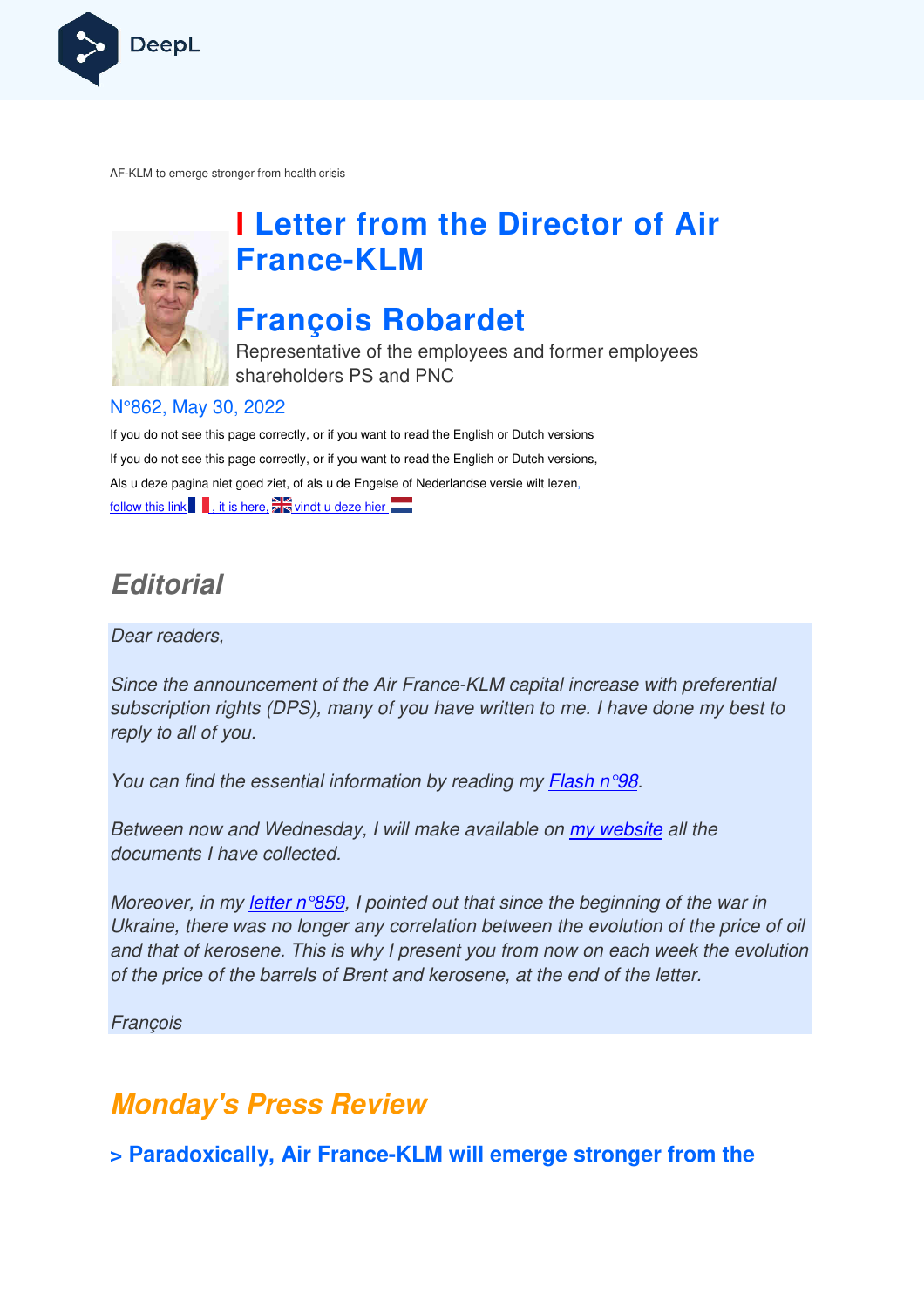### **health crisis**

.

.

(source Les Echos) May 25 - **The rescue of Air France-KLM** will have been very expensive, but it **will have been effective**. It will not only have enabled the group to avoid bankruptcy in 2020 but also to continue its investments, and finally to emerge stronger from the Covid crisis. **Of all the major European air transport groups, Air France-KLM is the one that has managed to maintain the largest offer during the Covid crisis. This has** enabled it to regain market share, particularly in France

**Air France-KLM is also one of the few European carriers that has not had to cut back on its aircraft orders. On the contrary!** Air France-KLM has even taken advantage of the crisis to place the largest Airbus order in its history, in order to renew its medium-haul fleet and ensure the growth of its low-cost subsidiary Transavia France, which will pass the 100 aircraft mark this summer. And all this while reducing its costs and CO2 emissions.

Air France-KLM has also taken advantage of the crisis and its positive impact on the cargo market to find a new partner and major strategic shareholder in Rodolphe Saadé and the CMA CGM group. And **once most of the state aid has been repaid, it is not entirely out of the question that Air France-KLM could still catch up with Lufthansa and IAG in the consolidation race, with ITA Airways or other opportunities**

**However, what is most surprising is the progress made on its costs and competitiveness**. The support of state shareholders, added to the urgency of the crisis, has enabled Air France and KLM to increase cost reductions. To the point of achieving better financial results than its two main "comparables", IAG and Lufthansa, in the first quarter of 2022.

Part of this performance is the result of government measures to support short-time working. However, this unprecedented cost reduction is generally sustainable. **By 2022, the transformation plan** - and in particular the reduction in headcount **should represent 1.4 billion euros in recurring savings at Air France and 800 million euros at KLM**.

This increased competitiveness, added to the strong recovery in traffic and an offer still slightly higher than that of its competitors, equivalent to 90% of the 2019 level this summer, have enabled Air France-KLM to maintain its pre-crisis objective of an operating margin of 7% to 8% from 2024. This will allow the former European airline's red lantern to return to the pack, thanks to a crisis that could have put it in the broom wagon.

**My comment:** As during the "subprime" crisis in 2009, Air France-KLM has taken advantage of its highly diversified network to redeploy its aircraft to the least affected regions.

The Franco-Dutch group is also reaping the benefits of its transformation plan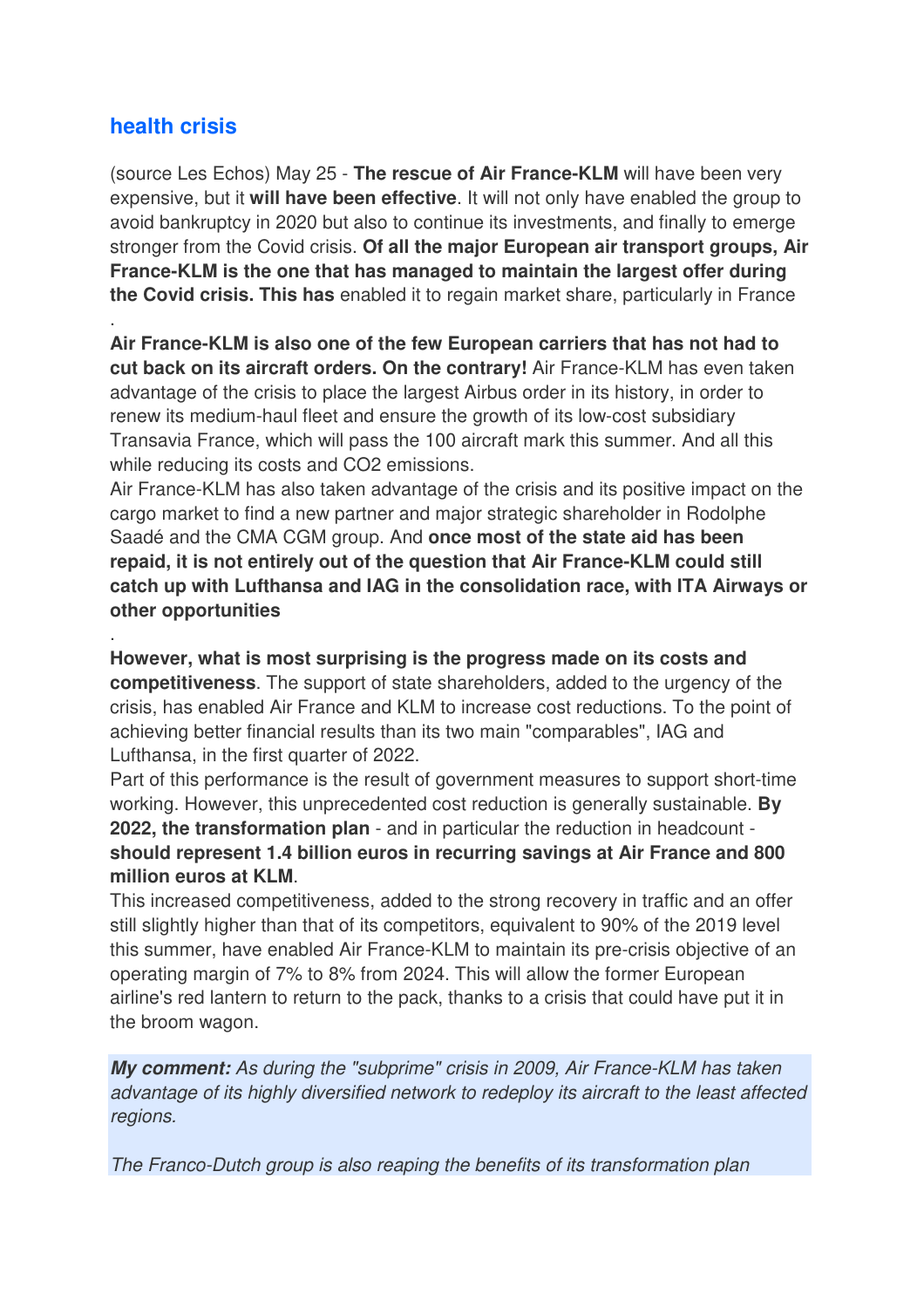### **> Anne Rigail, the wings of desire**

(source Le Figaro) May 28 - **With the Covid crisis**, when the entire air transport industry was down and its future very uncertain, **every decision was a gamble. At the head of Air France, Anne Rigail made choices that were sometimes very different from those of her competitors**. Thus, she opted before anyone else for total ticket flexibility. This measure is still in force, while competitors are tightening all the bolts. But above all, **it insisted that Air France maintain a minimum offer on almost all its network**. She is now reaping the benefits of this: the planes are full and the company has gained substantial market share.

Its flair is based on its experience. Anne Rigail, one of the few women to head an international airline, always puts herself in the passenger's shoes. She began her career at Air Inter - and what better school could there be than this Franco-French company which, long before EasyJet, invented the "easy plane"? Since then, most low-cost airlines have adopted this model and its simple pricing.

As head of Orly and then Roissy for Air France, she learned how to juggle all the different aspects of a stopover and how to best meet passengers' expectations. Anne Rigail has learned her lesson: for customers, simple things are the most effective. Today, **the satisfaction of Air France customers remains her main concern**. The competition has to be careful: it wants to be unbeatable on this issue.

It is convinced that while price is a key criterion, high quality of service is just as important. "**The planes must be on time, but above all we must assist passengers in case of irregularities**", she says.

#### (...)

Anne Rigail is a tireless worker (...) She sometimes sleeps in her small apartment in Roissy to be on the job at dawn. And to **see, in despair, the queues to pass the police control on departure and arrival at Roissy, because 180 civil servants, who had been displaced during the pandemic and the drop in traffic, have not been reinstated by the Ministry of the Interior**.

Similarly, her monthly discussions with Alain Krakovictch, the head of Voyage SNCF, for better coordination between rail and air, have not reduced the queues for the morning purchase of a ticket at Roissy station. She bitterly regrets this:

"**Transportation is a long-term strategy, but it is also a succession of details that all matter**," she told us, when she was in charge of customer experience at Air France. This is probably the reason why 50% of the airline's business class passengers are leisure passengers. A unique case in the world. But it is a specificity that is very useful to Air France with the increasing scarcity of business travel.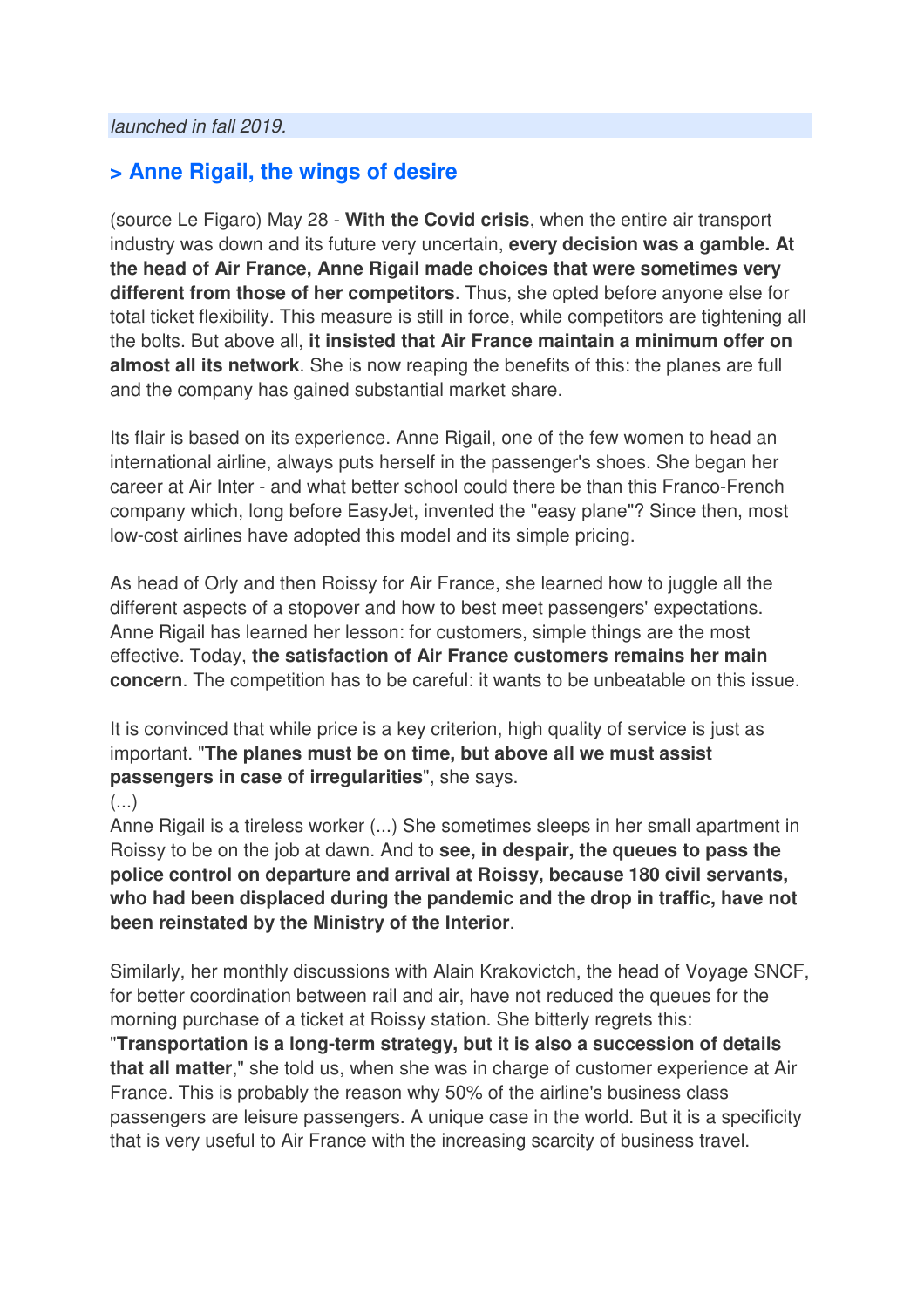Anne Rigail chose the aeronautical industry out of desire as much as pleasure, because she is passionate about the incredible technical evolution of aircraft. **With Ben Smith, the CEO of Air France-KLM, she is defending a more sustainable policy and is multiplying innovative experiments such as flights with a high proportion of sustainable fuel, which** will be the norm tomorrow. In the midst of the Covid crisis, when all the airlines were keeping a low profile, she was pushing Air France to buy new, more fuel-efficient aircraft. This shows how much it believes in the aircraft of tomorrow.

**My comment:** If this article insists on the good initiatives of Air France during the health crisis, we should not forget KLM.

Anne Rigail and Pieter Elbers worked together continuously during the health crisis. There were frequent exchanges, so that as soon as one airline, Air France or KLM, successfully tested an idea, the other airline was inspired by it.

KLM was the first European airline to increase its cargo offer by using passenger aircraft to carry exclusively freight.

### **> Report of the State Agent on KLM's compliance with the conditions of the aid plan**

(source Dutch press) 30 May - In a letter, Dutch Finance Minister Sigrid Kaag and Infrastructure Minister Mark Harbers inform Parliament and the Senate of the latest findings of State Agent Jeroen Kremers regarding KLM's compliance with the conditions of the aid package. **The Senate had requested information from the state agent following the announcement of the Dutch participation in the rights issue of the group**. Normally, Mr. Kremers provides an interim report every six months, but due to the request, he has now shared his "latest observations." Among the most striking findings is the fact that the planned collective labor agreements (CLA) with the pilots will not meet the conditions set. In addition, the planned five percent wage increase for all workers in the CLA will not meet the conditions unless other measures are taken to reduce costs. Kremers notes that he has not been informed about this, although it is part of the agreements.

**A spokesperson for Dutch Finance Minister** Sigrid Kaag told **PNA that the conclusions are "substantial" and make it clear that "we are not there yet**. The government will soon discuss the state official's findings with KLM, and the spokesperson stressed that "the starting point is that KLM must respect the agreements it has made."

In response to the report, **KLM emphasized that it had already started to repay the aid received and that it had done better by reducing "controllable costs" by 30% (the condition was a 15% reduction).** KLM further stated that it has continued to implement its sustainability program in accordance with the conditions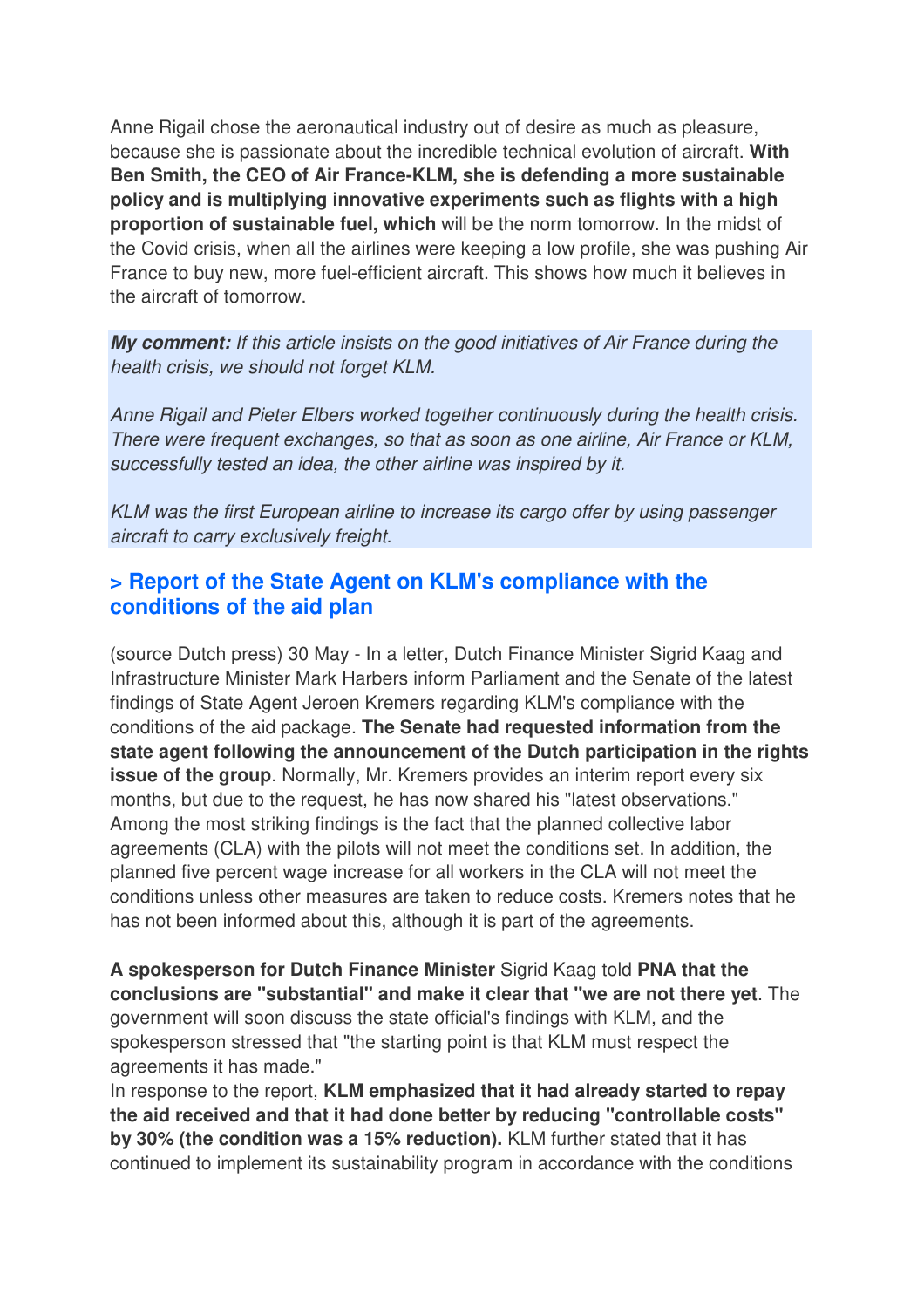set by the government. Regarding **the alleged tax evasion by pilots living abroad, KLM said it had formed a working group** with the VNV, FNV and VNC unions **to "quickly find a solution**", while acknowledging that existing legislation and regulations must be respected. The airline said the problem affects 2.9 percent of the total workforce and is a "small group" of flight personnel.

**My comment:** The Dutch state imposed various conditions on the support measures for KLM. One of these conditions was the implementation of a restructuring plan by KI<sub>M</sub>

Mr. Jeroen Kremers, who has been appointed as the State's agent, has from the beginning of his mission made remarks about the taxation of the income of pilots living abroad.

This is a subject that is not unique to KLM. In most airlines, flight crews live far from their place of work. They regularly use their company's aircraft to reach their departure station, without any apparent difficulties.

### **> Why Air France-KLM wants to wrest ITA Airways (formerly Alitalia) from the clutches of Lufthansa**

(source La Tribune) May 27 - (...) Created to succeed the bankrupt Alitalia, ITA Airways looks like a real headache. So why are the two groups trying so hard to seduce the new Italian state-owned airline?

If the interest of the two groups in ITA Airways was known from the launch of the Italian company, **Lufthansa was the** first to leave. At the end of January**,** it **issued an expression of interest to buy a majority stake in ITA Airways, together with the Italian-Swiss shipowner MSC** (Mediterranean Shipping Company). But the German group failed to obtain a 90-day period of exclusive negotiations from the Italian state, which is determined to raise the stakes.

(...)

The Reuters agency indicates that Lufthansa would like to acquire 20% of the capital of the Italian public company (against 40% was mentioned at the end of January), while its partner would aim for 60%. The balance would remain in the hands of the Italian state for the time being, before a sale between 2024 and 2026 according to the transalpine press.

It takes more to discourage **Air France-KLM**. With its capital increase which will end on June 9 and its agreement with the investment fund Apollo (which will probably take a few months to be finalized), the group will soon be able to free itself from European restrictions on large-scale capital operations.

(...)

AFP reports that the French group **has joined forces with the American investment fund Certares, specialized in tourism and very active on the European market.** Delta Airlines, a shareholder of Air France-KLM and also a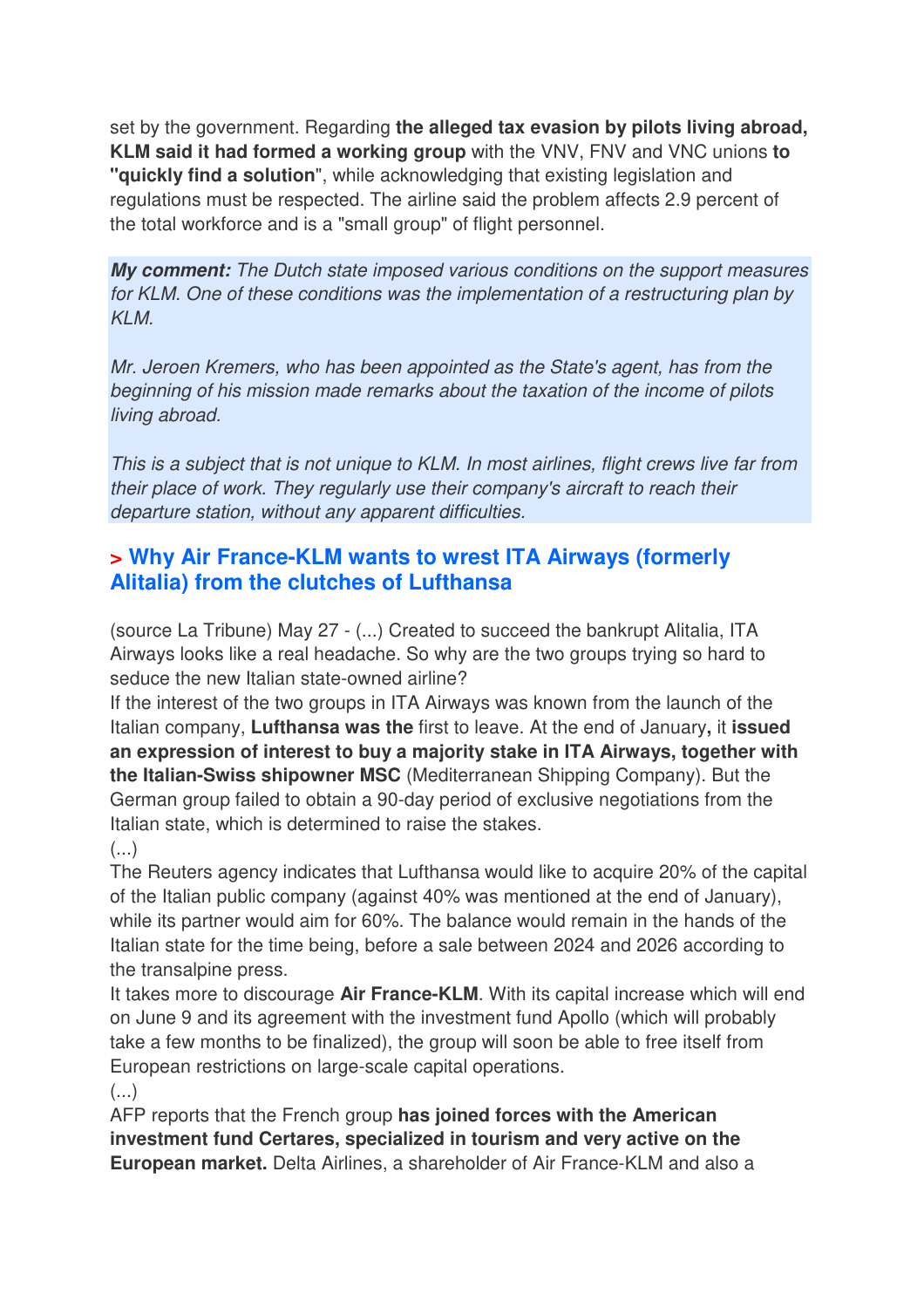former ally of Alitalia, is also involved.

 $\left( \ldots \right)$ 

**In any case, Air France-KLM confirms its intention**, announced at the end of last summer, to create a strong relationship with ITA Airways. The French group had indeed started discussions very quickly to establish a new partnership, which could go as far as a "joint-venture", a very elaborate commercial partnership corresponding to the highest possible level of integration between airlines before a merger. So **far, only code-shares have been concluded between ITA Airways, Air France and KLM**. At the same time, the Skyteam alliance has offered the new airline the seat left vacant by Alitalia.

The situation will become clearer in the coming weeks. The Italian state must decide in the coming weeks between the two offers, which are two in number, unless there is a surprise. The sale should then be finalized by the end of June.

In the meantime, **the French and German appetite to strengthen their position in Italy is undeniable. And this confrontation has been going on for fifteen years, after many battles during the Alitalia era**. However, ITA Airways is still only an ersatz of the emblematic Italian airline. Despite a proliferation of announcements, its fleet is still limited to less than 60 aircraft, including eight long-haul A330s and A350s. The bulk of the effort is still to come to reach 78 aircraft by the end of the year and 105 by the end of 2025. For this summer, its program includes 64 destinations, including 23 domestic, 34 regional and 7 intercontinental. This is 20 more than a few months ago, but the company is still far from the sector's big players. On the

other hand, **joining forces with ITA Airways is undoubtedly the best way to gain a strong foothold in the powerful Italian market**. Before the crisis, it was Europe's 5th largest market with more than 150 million passengers, and even ranked 4th if only international traffic is taken into account. The northern part of the country, served by Milan airport, where ITA Airways has managed to retain most of Alitalia's slots, is a major business market with high profitability

. **The network inherited from Alitalia offers major synergies with that of Lufthansa and Air France, with a strong presence in Milan and its significant business traffic, as well as in Rome and its formidable tourist potential.** This dichotomy has been one of Alitalia's main weaknesses. **For years, the company has been forced, partly for political reasons, to maintain a dual hub system, dividing its strengths and resources.** 

 Limited in its resources, ITA Airways has been forced to refocus and for the time being deploys its long-haul flights on the Italian capital alone, except for a first flight between Milan and New York. This is an understandable strategy, given that Alitalia has lost some of its feathers by playing both sides of the fence, but it leaves plenty of room for Air France-KLM and Lufthansa in northern Italy. It is up to the two groups to attract high value-added passengers to their own hubs, either on their own or in partnership with ITA Airways.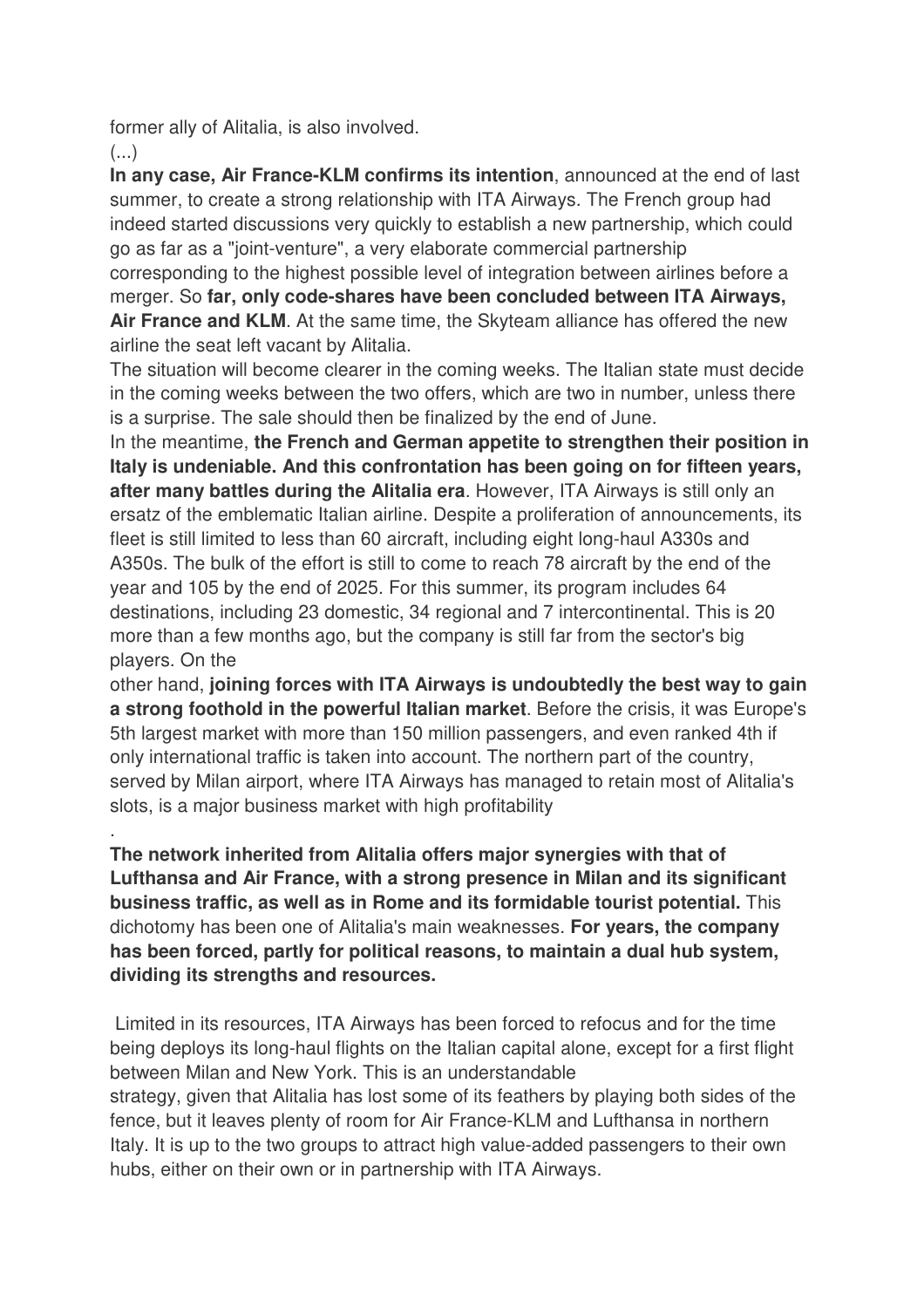ITA Airways could also provide an additional source of revenue by integrating a joint venture like Alitalia did on the transatlantic route. For 10 years, the latter operated alongside Air France-KLM and Delta Airlines. Although the potential volume of ITA Airways business is still low, the new Italian company seems determined to develop its business in the United States. Of its 7 intercontinental destinations, its network includes Boston, New York, Los Angeles and Miami.

**My comment:** Part of the problems encountered by the defunct Alitalia comes, as explained in the article, from the difficulty for the Italian company to manage its double hub with disparate customer profiles.

The Italian state has announced that it wants to make a decision by the end of June. Meeting this deadline would be a first in the history of the Italian airline.

### **> The chaotic awakening of air transport**

(source L'Opinion) May 27 - Empty airports, grounded airplanes, air traffic in free fall and feared to be at the bottom of the hole for a long time All this is ancient history. **The revival of tourism is turning the page on Covid, and the stewardship does not always follow**. The Dutch airline **KLM was forced to take another drastic measure on Thursday: it suspended ticket sales for all flights from Amsterdam-Schiphol airport until Monday**. One of the busiest airport hubs in Europe before the pandemic is completely congested due to a shortage of security personnel, among other things. Chaos has reigned for several weeks. Between fights between passengers and long queues, the tension does not subside. **Unions**  of baggage handlers and security companies are threatening to go on strike next week and are **demanding a reduction in the number of flights to ease congestion at the airport**. KLM has not turned a deaf ear to this demand, as it had cancelled dozens of flights during a previous traffic surge during the last weekend in April.

This does not solve the basic problem: **the staff shortage. A "post-pandemic" problem, from which the airline sector is not the only one to suffer, but which is crucial as the summer vacations approach.** The low-cost airline Transavia Netherlands has been forced to cancel some 500 flights during the summer season due to a lack of cabin crew. The same cause, same effect for EasyJet, which will also have to reduce the number of seats in its A319 fleet in the United Kingdom, in order to comply with the British standard of one cabin crew member per 50 seats. In early May, IATA, the world's airline association, called for "urgent action" to address the causes of congestion at many airports.

#### $\left( \ldots \right)$

According to ACI Europe's managing director, Olivier Jankovec, "it is **now a matter of re-hiring in a very tight labor market throughout Europe. But it is impossible to make adjustments overnight given the security accreditation processes and the time required for training**. The recruitment difficulties are "enormous",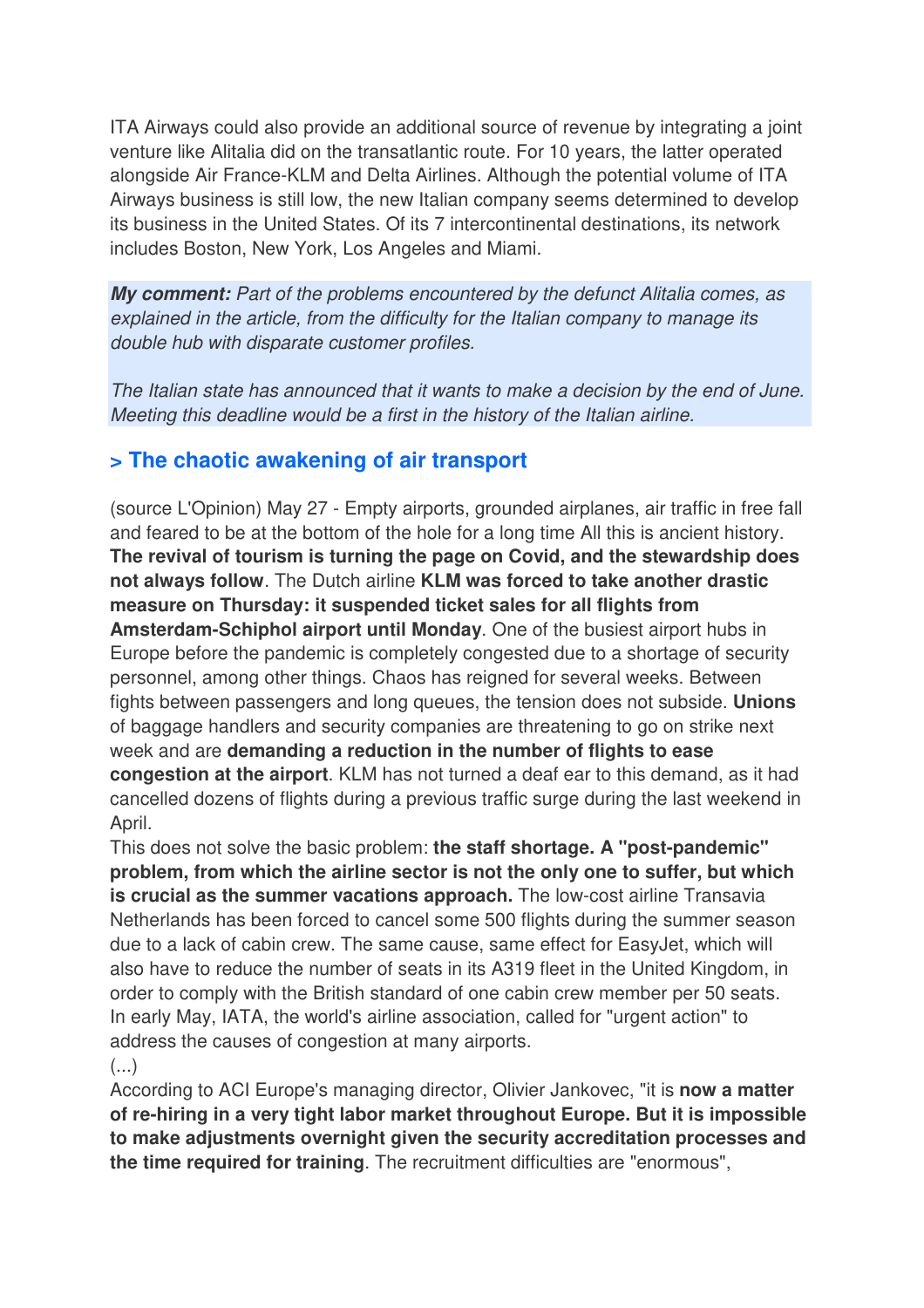confirmed Augustin de Romanet, CEO of the ADP group, last month on BFM Business.

(...)

.

The overall volume of passengers in March 2022, the last known figure, has never been so close to pre-pandemic levels of 2019, even if it remains 41% lower according to IATA figures. Spring should amplify the normalization underway

**This summer**, for example, **Air France expects to operate 90% of its capacity compared to 2019**. The French airline, which is not affected at this stage by the congestion of foreign airports, has called on 200 ground staff on fixed-term contracts between April and September (70% at Roissy and Orly, the rest in the major provincial cities) to manage the summer rush as best as possible. After having carried out large-scale voluntary redundancy and contractual termination plans, and having made several thousand employees leave over the past two years, the French airline is also in a recruitment phase. Among pilots, in particular: no less than 300 will join Air France over the year.  $\left(\ldots\right)$ 

**My comment:** Why is it so difficult to recruit at Roissy and Orly airports?

An article in Les Echos, published on May 28, offers the following explanation:

"In the shadow of the airlines, the service providers suffer from a lack of appreciation of their jobs and offer unattractive hours. This is not enough to attract people. All the more so since, with the latest increase in the minimum wage, the first eight coefficients of the collective agreement are now at the minimum wage."

## **Stock market press review**

### **> Air France-KLM's offer includes a high but consistent discount**

(source Agefi) May 25 - **The figure is impressive**. To raise 2.26 billion euros - or 80% of its market capitalization before the announcement of the operation - and to repay part of its debts, **Air France-KLM is going to issue new shares at a price 73% lower than the closing price of the share on May 23. On the surface, the discount is massive, but in reality "it is standard, given the market context and the size of the issue,"** says Alexis Bauza, executive director of equity capital markets at Natixis CIB, which is one of the banks leading the transaction with Deutsche Bank, HSBC, Crédit Agricole CIB and Société Générale.

**"The 73% discount on the face value is not representative, we have to look at the discount on the value of the share minus the preferential subscription right [DPS]. On the basis of the ex-DPS price, the discount is 40%**," explains Alexis Bauza. **This level**, still relatively high, takes into account the difficult market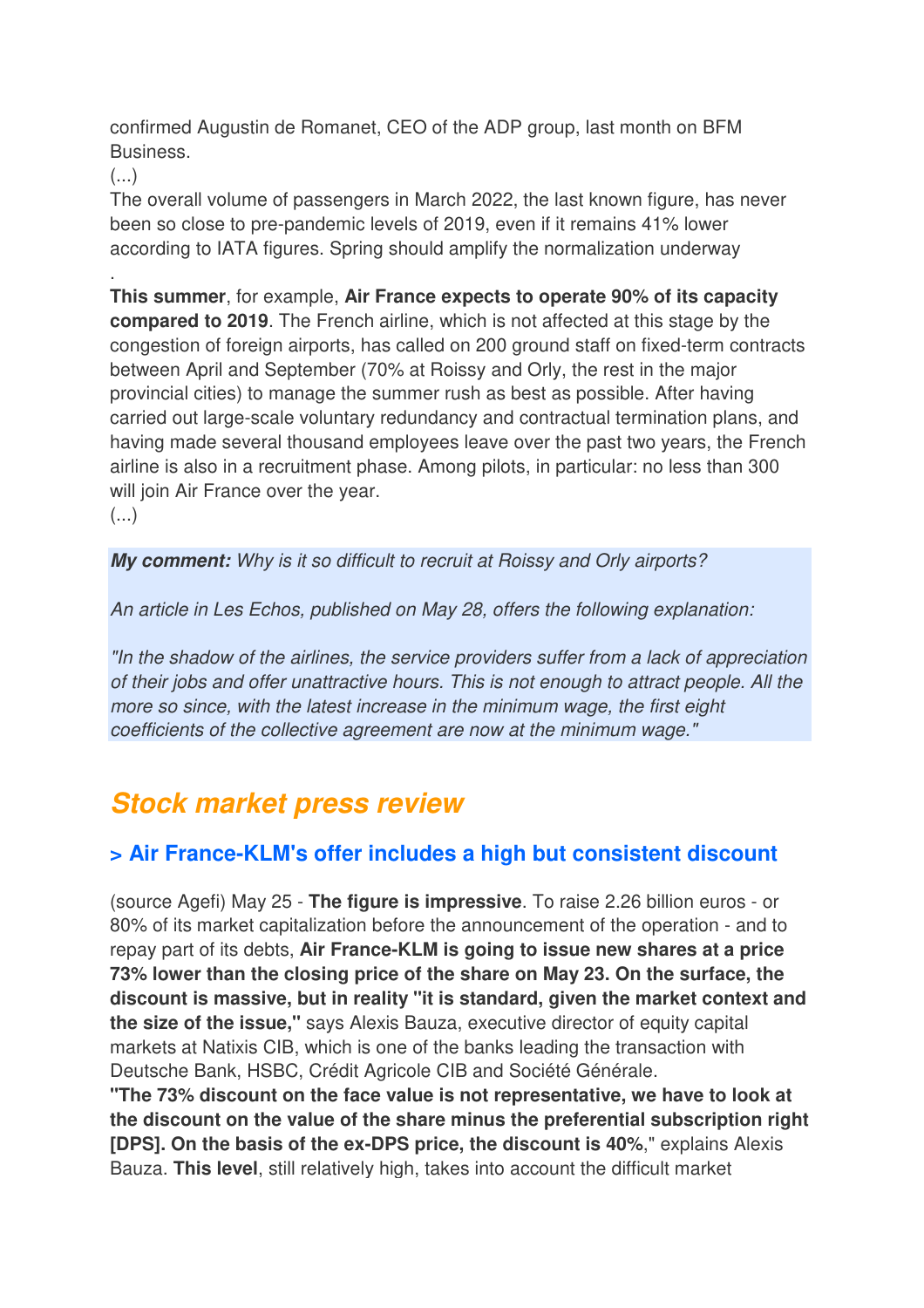conditions and the high stock market volatility of the airline sector. It **is** also **consistent with the latest operations carried out in the industry: "Lufthansa carried out its capital increase last autumn with a discount of 39.3%, and EasyJet granted a 35.8% discount last September**", says the Natixis CIB expert.

The amount of the DPS, which amounts to 2.345 euros, "is mechanically explained by the size of the offer and the size of the discount", underlines another banker. Each DPS giving right to three shares at a discounted price, its value is calculated accordingly. These rights, which can be sold on the market from 7 June, will be the subject of intense exchanges to enable **CMA CGM to take a** stake in Air France-KLM. Two of the company's reference shareholders, China Eastern Airlines and Delta Air Lines, will sell part of their rights and will exercise the remainder with a view to making a clean operation.

The logistics giant **should recover up to 9% of the airline's capital for a maximum cost of 400 million euros. China Eastern Airlines and Delta Air Lines will see their weight diluted from 9.6% and 5.8% to 4.7% and 2.9% respectively. The French and Dutch governments** will exercise all of their preferential subscription rights - via a debt compensation in the case of France - and will therefore **retain 28.6% and 9.3% of the capital respectively**. With more than 37% of the shares, French shareholders have regained control, while the stranglehold that prevented Air France-KLM from participating in the sector's consolidation is being loosened.

## **End of the press review**

### **> Air France-KLM Annual General Meeting on Tuesday, May 24, 2022**

**The Annual General Meeting of Air France-KLM was held on Tuesday 24 May 2022 at the Hilton Hotel in Roissy**.

Nearly a thousand employees and former employees gave me their proxy.

All the resolutions were adopted.

.

It should be noted that the two representatives of employees and former employees who are shareholders were officially appointed by the General Meeting: . For the pilots, Michel Delli-Zotti, with Guillaume Gestas as a possible replacement, succeeds Paul Farges.

For the cabin crew and ground staff, I have been reappointed, my possible replacement being Nicolas Foretz (cabin crew).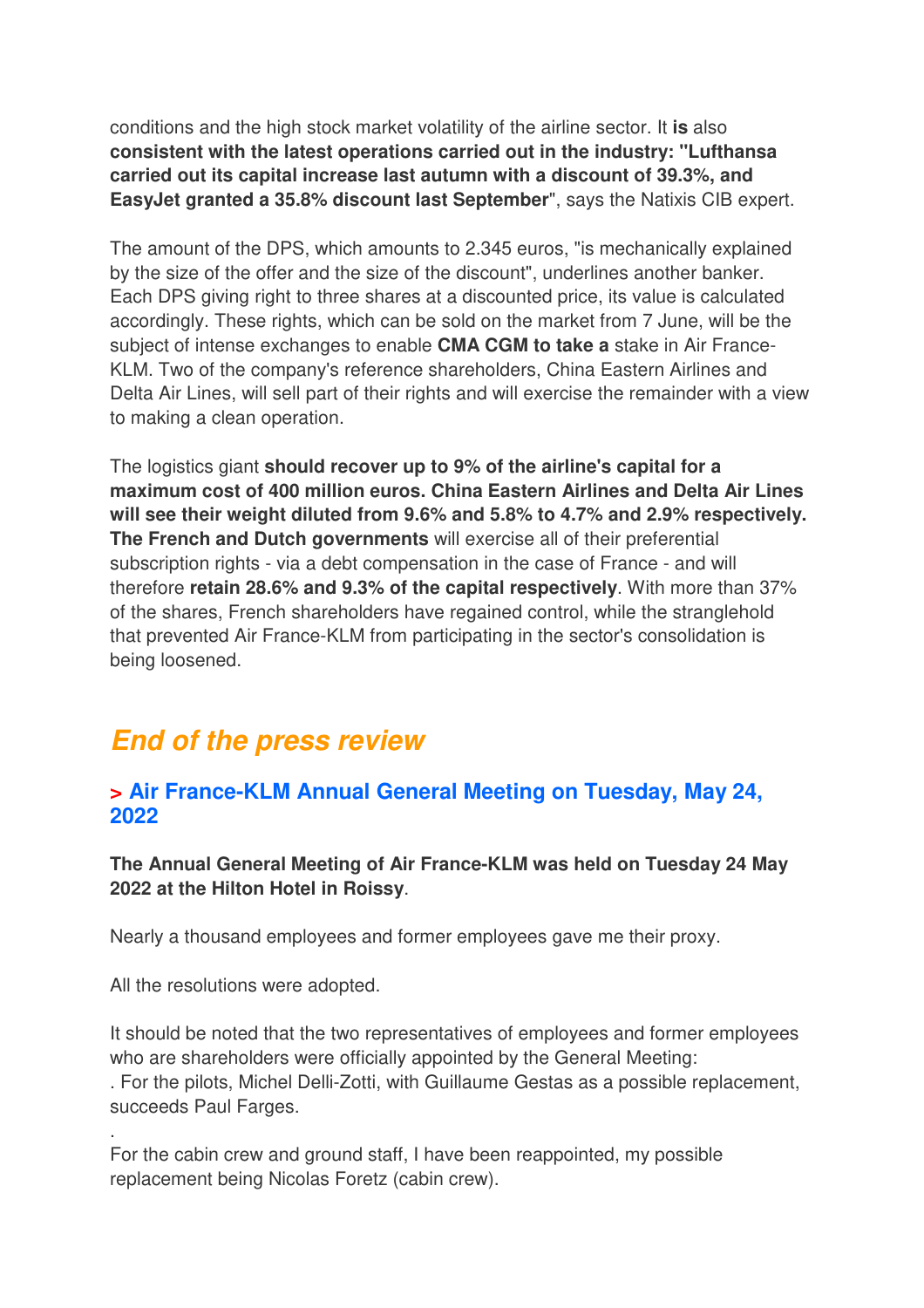Thank you all for your trust and loyalty.

### **> Advice for employees and former employees who are shareholders**

You will find on my navigaction site the modalities of access to the managers' sites.

To avoid forgetting to change your contact information each time you change your postal address, **I advise you to enter a personal e-mail address**. It will be used for all correspondence with the management organizations.

Keep all the documents related to your Air France-KLM shares in one place: all the letters you receive from the different managers, Natixis, Société Générale, your personal financial institution if you bought your shares through it.

### **> Management of employee investment funds. Good to know**

When you invest money in one of the Air France FCPE funds, you get shares in these funds. You do not hold shares directly.

It is the supervisory boards, which you elected in July 2021 for a five-year term, that manage the funds and make the decisions.

The Aeroactions, Majoractions and Concorde funds only hold Air France shares.

The Horizon Epargne Actions (HEA), Horizon Epargne Mixte (HEM) and Horizon Epargne Taux (HET) funds manage portfolios of various stocks.

**My comment:** If you would like more information on the management of the various Air France FCPEs, please consult my website navigaction, section Air France-KLM employee shareholding.

### **> My comments on the Air France-KLM share price trend**

Air France-KLM shares closed at 1.875 euros on Monday 30 May. It was quoted at 2.030 euros on May 24. It is down this week by -7.64%.

The Air France-KLM DPS is at 1.630 euros at the close on Monday, May 30. It was quoted at 1.441 euros on May 25 at the opening. It is up this week by +13.12%.

#### **If we consider the overall value of the share + DPS, it has risen in one week**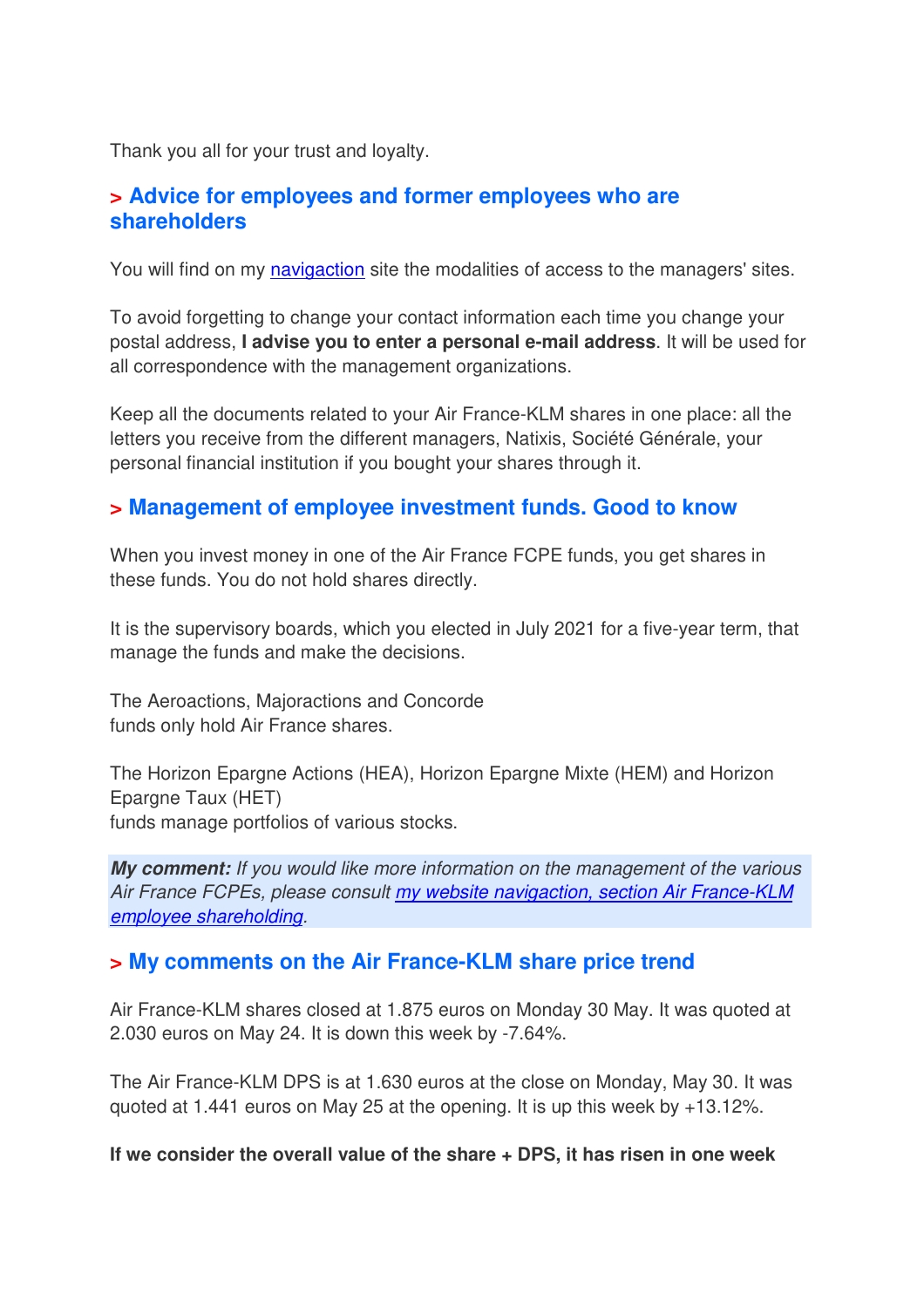**from 3.471 to 3.505 euros, a variation of +0.98%.**



Air France-KLM share price performance compared to IAG and LH over one year.

**Since March 2021, Air France-KLM's share price has evolved in much the same way as that of its two main European competitors,** the Lufthansa and IAG groups.

However, there has been a divergence since the beginning of the year. Lufthansa's share price is performing better than Air France-KLM's, probably because the recapitalization of Air France-KLM is taking so long.

IAG's share price is down sharply. The high level of debt of the Anglo-Spanish group is highlighted by analysts.

**The average (consensus) analyst price for AF-KLM shares was 3.26 euros before the capital increase was announced**. The highest price target is 5.50 euros, the lowest 1.30 euros.

You can find on my blog the details of the analysts' consensus. I do not take into account the opinions of analysts prior to the beginning of the health crisis.

### **> My comment on the evolution of** fuel **prices**

**Since the start of the war in Ukraine, there is no longer any correlation between the price of a barrel of Brent crude oil and a barrel of Jet Fuel.** 

**Jet fuel is up this week by \$12 to \$158 a barrel.** 

**Brent crude oil** (North Sea) is **up this week by \$8 to \$121**. Since mid-February, it has been yo-yoing between \$100 and \$120.

At the beginning of March, Brent had reached \$132, close to its record of \$150 (in 2008).

At the end of October 2020, it was at a low of \$37.